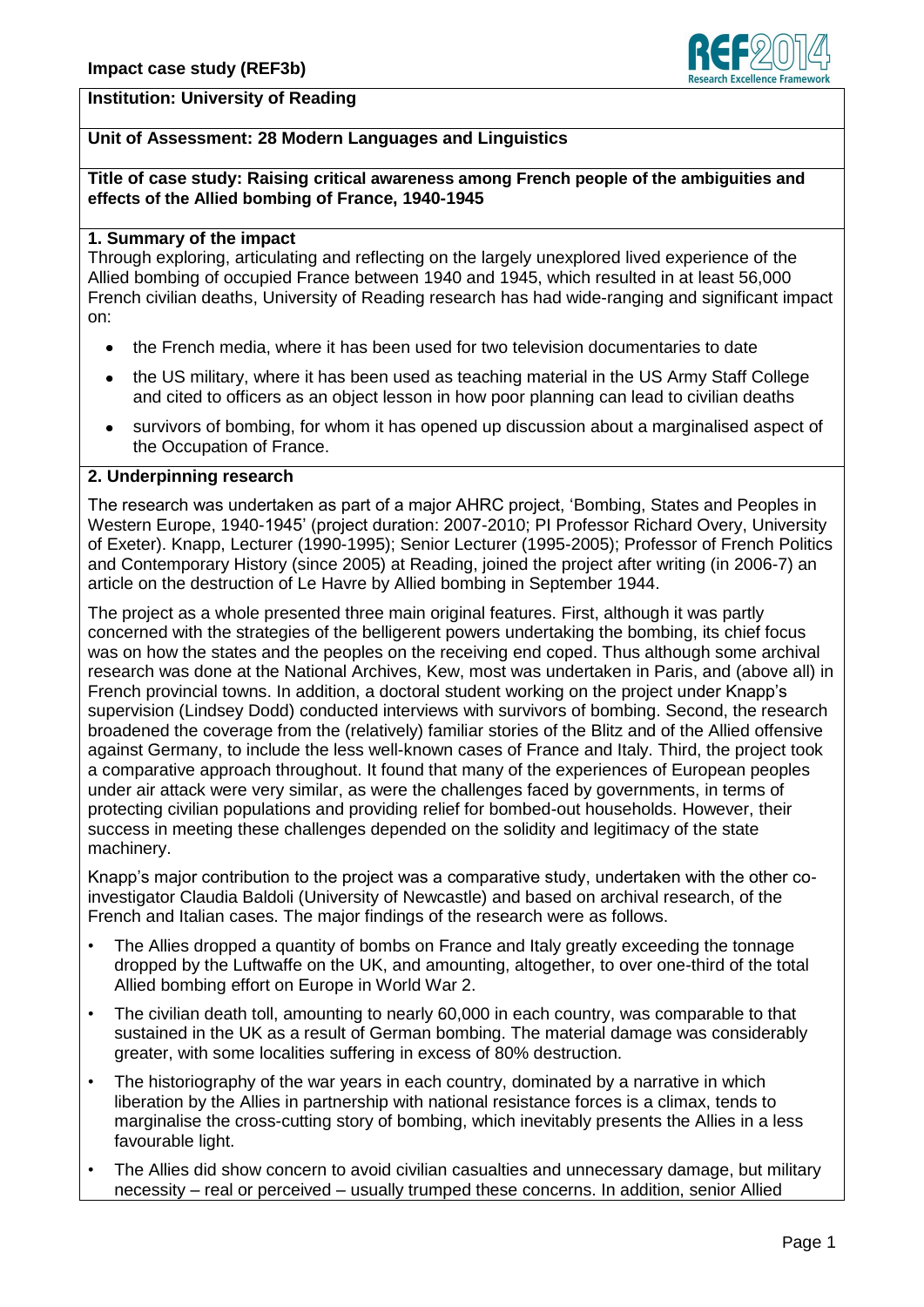

military figures admitted privately that some raids had been unnecessary.

- Of the two states, Vichy France responded more effectively than Fascist Italy. In France, though often hampered by scarce resources, efforts to provide shelters, to maintain basic services, and to look after bombed-out families continued almost to the fall of Vichy. In Italy, the state apparatus often fell apart after really major raids and proved incapable of implementing consistent policies towards, for example, evacuation.
- French civil society, like the French state, proved the more resistant, demonstrating rather greater cohesion and solidarity than the Italians, and without necessarily supporting the Vichy regime.
- In both countries, the bombing generated contradictory reactions, including hopes for a speedy end to the war, but also fierce resentment of the Allies after the heavier raids, which the Resistance movements in France and Italy found increasingly hard to justify. In neither case, however, did Allied bombing significantly increase support either for the German occupiers or for the Vichy or Fascist authorities.
- In present-day international law, at least some raids on France and Italy would be considered as war crimes because, while directed against military targets, they caused disproportionate and foreseeable destruction to civilian lives and property.

Dodd (now a lecturer at the University of Huddersfield) completed her thesis in 2011 on the topic of 'Children under the Allied Bombs: France 1940-1945'. Based chiefly on oral interviews with survivors, her research captures French children's varied experiences of bombing and of evacuation, and their relative marginalisation from dominant narratives of the Occupation.

### **3. References to the research**

### *Funding*

• AHRC grant reference: 'Bombing, States and Peoples in Western Europe, 1940-1945' (project duration: 2007-2010: amount £497,995, of which £112,171 to Reading): PI Richard Overy, University of Exeter; Co-I's Claudia Baldoli (University of Newcastle) and Andrew Knapp: see [http://www.ahrc.ac.uk/Funded-Research/Browse-Case-Studies/Pages/Bombing-States-and-](http://www.ahrc.ac.uk/Funded-Research/Browse-Case-Studies/Pages/Bombing-States-and-Peoples.aspx)[Peoples.aspx\)](http://www.ahrc.ac.uk/Funded-Research/Browse-Case-Studies/Pages/Bombing-States-and-Peoples.aspx). The AHRC research project was rated as 'outstanding'. 'A really important contribution to the historiography of the war' (Sir Michael Howard on Forgotten Blitzes).

### *Published outputs*

- Claudia Baldoli and Andrew Knapp, *Forgotten Blitzes; France and Italy under Allied Air Attack*, London, Continuum, 2012, pp.xvi + 296 (submitted to the REF 2014: <http://www.bloomsbury.com/uk/forgotten-blitzes-9781441185815/> ). *Evidence of quality*: the endorsements supplied on the publisher's website.
- Claudia Baldoli, Andrew Knapp, and Richard Overy (eds.), *Bombing, States and Peoples in Western Europe, 1940-1945*, London, Continuum, 2011, pp. viii + 365 [\(http://www.bloomsbury.com/uk/bombing-states-and-peoples-in-western-europe-1940-1945-](http://www.bloomsbury.com/uk/bombing-states-and-peoples-in-western-europe-1940-1945-9781441185686/) [9781441185686/\)](http://www.bloomsbury.com/uk/bombing-states-and-peoples-in-western-europe-1940-1945-9781441185686/).
- Knapp, A. (2007) 'The Destruction and Liberation of Le Havre in Modern Memory', *War in History*, 14(4), 2007, pp. 476-499. DOI: 10.1177/0968344507081551 *Evidence of quality*: this work was chosen for publication (in translation) in a French volume on Allied bombing in World War 2 (see publication reference below), and included in teaching at the US Army Staff College (see Bourque statement under (4) below).
- Knapp, A. 'Nous vous attendions dans la joie, nous vous accueillons dans le deuil': la libération dans la mémoire des Havrais', in Michèle Battesti and Patrick Facon (eds.), *Les Bombardements Alliés sur la France durant la Seconde Guerre Mondiale: Stratégies, Bilans Matériaux et Humains* (Paris: Ministère de la Défense (Cahiers du Centre d'Etudes d'Histoire de la Défense, no. 37), 2009), 77-101 (French version of *War in History* article cited above: can be supplied by the University of Reading).
- Lindsey Dodd and Andrew Knapp, '"How Many Frenchmen did you Kill?" British Bombing Policy Towards France (1940-1945)', *French History*, 22(4), 2008, 469-492 DOI: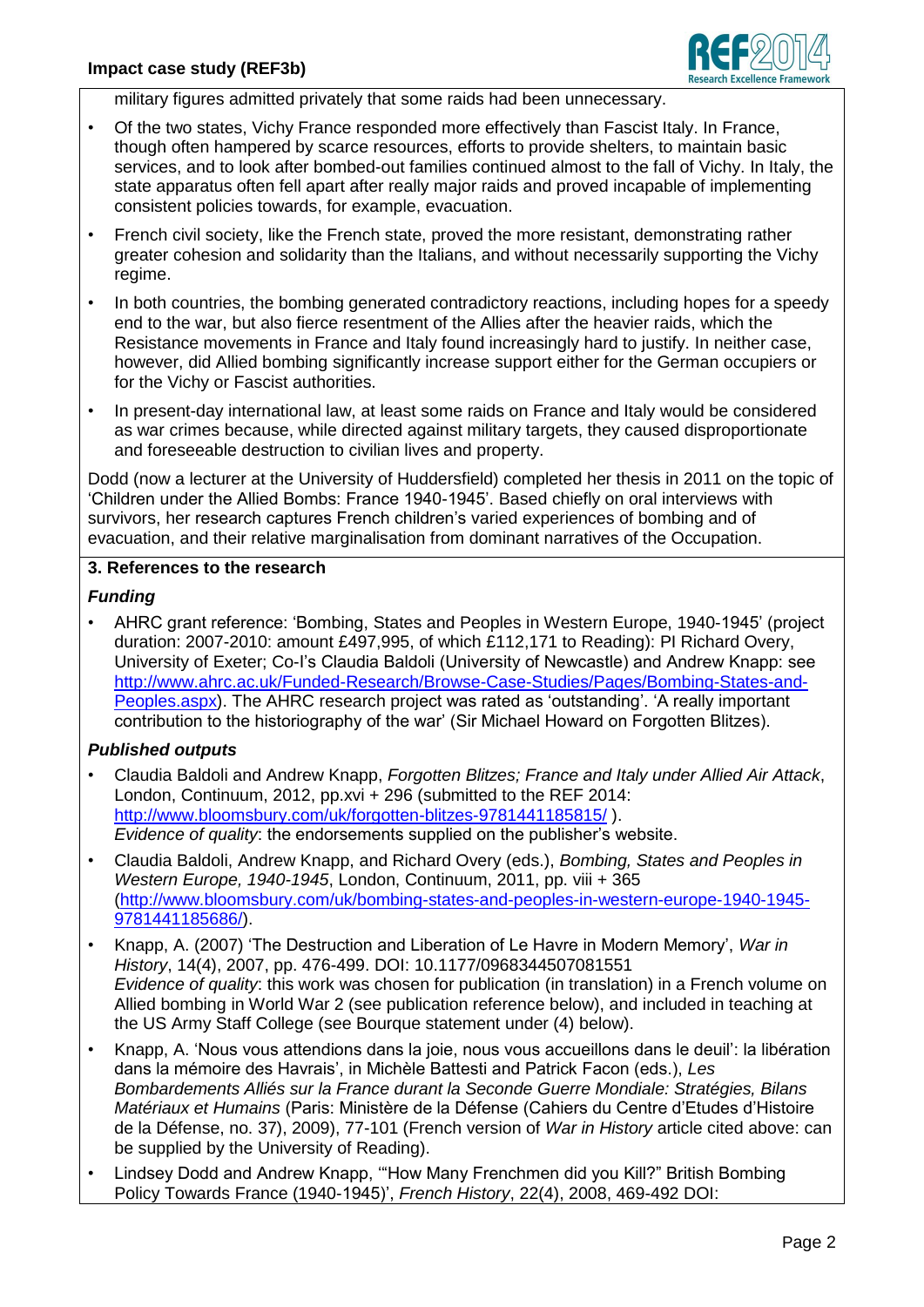

10.1093/fh/crn042 (Knapp's contribution represented 70%: can be supplied by the University of Reading).

- Knapp, A. 'Des bombardements alliés sur la France en général et Le Havre en particulier' (1940-1944), *Cahiers Havrais de Recherche Historique* D69, December 2011, 121-153 (can be supplied by the University of Reading).
- Knapp, A. 'La Francia sotto le bombe degli Alleati (1940-1945)', in Nicola Labanca (ed.), I *Bombardimenti Aerei Sull'Italia* (Bologna: Il Mulino, 2012), 37-56 (can be supplied by the University of Reading).

# *DVD*

• François Gauducheau (director), *Nantes sous les bombes alliées*, Brest, Aber Images, 2011.

# *Web exhibition*

• Web exhibition, 'France under Allied Air Attack, 1940-1945': [http://blogs.reading.ac.uk/france](http://blogs.reading.ac.uk/france-under-allied-air-attack/)[under-allied-air-attack/](http://blogs.reading.ac.uk/france-under-allied-air-attack/)

# **4. Details of the impact**

Prior to this research, the Allied bombing of France had received little formal discussion within France. The research has therefore raised critical awareness among French people of the ambiguities and effects of the Allied bombing of their country. This has happened at a time when memories of World War II have been gaining in salience as the generation that lived through it approach the end of their lives. Equally, the effects of Allied bombing on France had been marginalised from most military histories of the war.

Within this general perspective, the main impact of this research has been threefold.

# *(a) Among French television producers*

Firstly, the growing public interest in these events in France stimulated French television documentary makers to invest in documentaries on the subject. The first, Dominique Monteiro, contacted Knapp after finding the Le Havre article on the internet; the second, Catherine Monfajon, did the same after similarly finding the Dodd/Knapp article. The first programme was broadcast on FR3's regional and national networks (September/November 2012 – audience of over 300,000), and the second on prime time national TV (to be broadcast in May 2014). Knapp's research was key to the successful production of these documentaries: 'He has brought to the film the knowledge of a historian, distancing the story from the emotions it carries and placing it within a wider context' (Producer, October 2012); 'I think that without him, it would have been extremely difficult to move forward with any confidence in this ambitious film in which it was vital to have a robust historical framework … in order to tell the public this extremely important but delicate history with the greatest possible accuracy' (Director, October 2012). In both cases, the research performed an empowering function, ensuring that the producer and director could rely on a firm and impartial basis of historical knowledge. The Producer is currently in discussion with a second documentary maker with a view to preparing a film on Le Havre, again with Knapp's close involvement.

# *(b) Among the US military*

The second major impact of this research has been on the teachers of military officers at the US Army Command and General Staff College, Fort Leavenworth, Kansas. The analysis of the bombing of 'friendly' populations, victims of collateral damage as enemy military objectives are targeted, has relevance for twenty-first century conflicts such as those in Iraq and Afghanistan: liberal democracies typically claim to fight wars to further the well-being of foreign peoples – whom they nevertheless bomb and kill in the course of military operations. A Professor of the US Army Command and General Staff College first contacted Knapp after the publication of the article on Le Havre; since then his pupils have been stimulated by it to integrate the perspectives of civilians into their courses on planning for military operations. 'I routinely assign (Knapp's) narrative of the bombing of Le Havre to illustrate the effects of poor planning to my mid-grade officers, all who will serve as planners at senior headquarters following graduation' (October 2012). As one of these students reported, the research 'has made a difference in my life in the way that I think of war and more importantly, how to think about the effects of war' (US Air Force Major, May 2010).